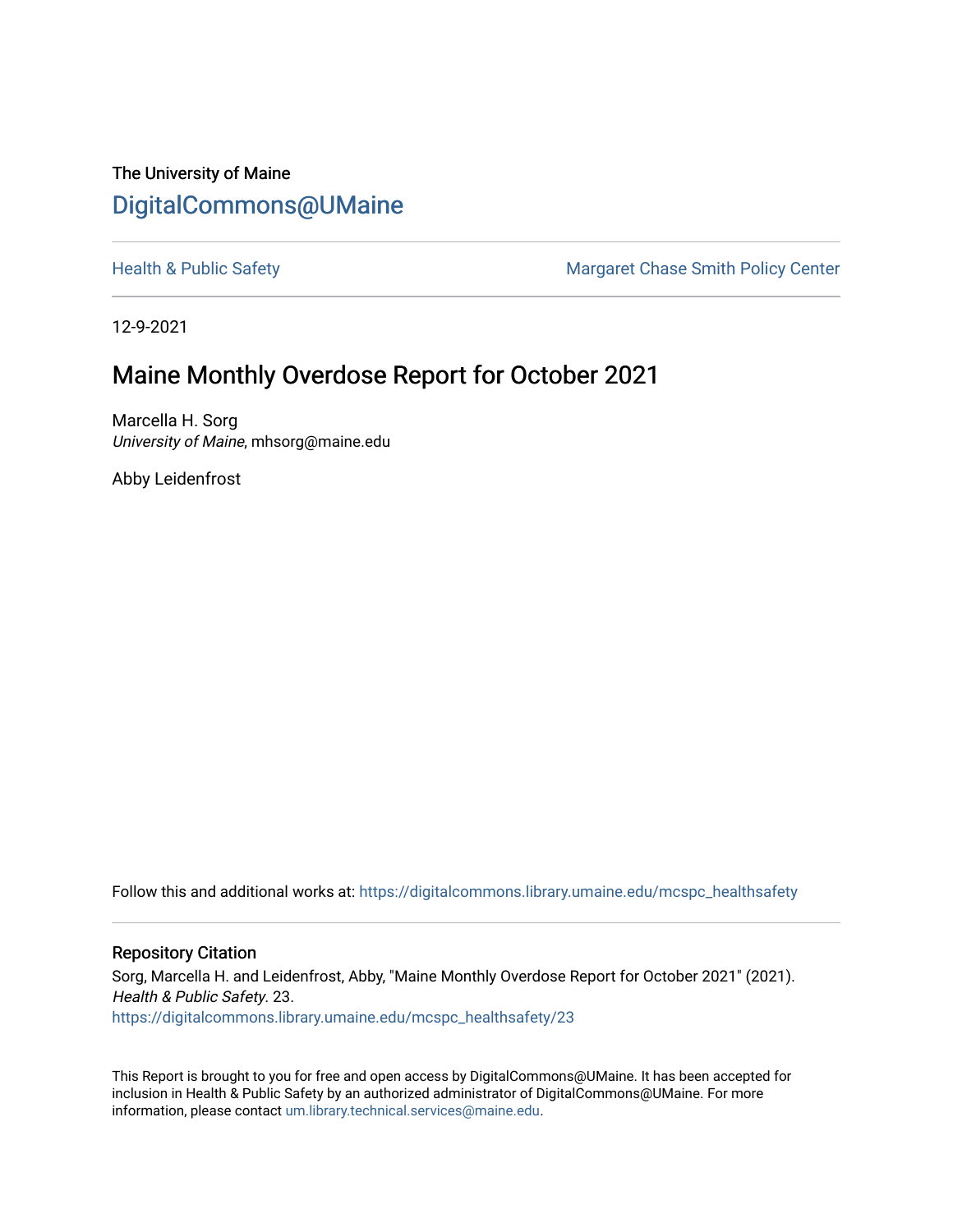# **MAINE MONTHLY OVERDOSE REPORT**

### **For October 2021**

Marcella H. Sorg Abby Leidenfrost Margaret Chase Smith Policy Center University of Maine

Note: The timing of this report has been substantially delayed during the last several months due to pandemicrelated issues. The toxicology reports are currently returning to the Office of Chief Medical Examiner (OCME) in as much as 6-8 weeks following death; this is 3 to 4 times longer than the prepandemic turnaround time. Toxicology testing is done at a national reference laboratory out of state, and they have informed the OCME that these issues are being addressed but will likely continue for the near future. The toxicology report is needed to confirm that a case is an overdose, what substances are involved, and determine cause and manner of death. Rather than wait for the completion of the majority of cases, as we have been doing, we have decided to release this report more quickly using "suspected" overdose totals, even though only a minority of prior month's cases will be complete. This means that, beginning with the October report, information on the cause and manner of death for October cases will be delayed.

### **Overview**

During October there were a total of 870 fatal and nonfatal overdoses, including 60 (7%) confirmed and suspected fatal overdoses and 810 (93%) nonfatal overdoses. The proportion of fatal to nonfatal overdoses has decreased from 9% to 7% between January and October. Deduplicated data derived from multiple statewide sources were compiled to reach these totals. They include nonfatal overdose incidents reported by hospital emergency rooms (ED), emergency medical service (EMS) responses without transport to the ED; overdose reversals reported by law enforcement; and overdose reversals reported by community members or agencies receiving state-distributed naloxone. There are also an unknown number of private overdose reversals that were not reported and an unknown number of the community-reported reversals that may have overlapped with emergency response by EMS or law enforcement.

### **Composite Total of Fatal and Nonfatal Overdoses for October**

During October 2021, there were an estimated 870 fatal and nonfatal drug overdoses statewide (Figure 1), of which 60 (7%) were confirmed or suspected fatal overdoses. The remaining 810 (93%) were reported nonfatal overdoses: 354 (41%) emergency department visits; 246 (28%) EMS patients who were not transported to the emergency room; and 208 (24%) reversals reported by community members to the Maine Naloxone Distribution Initiative. There were also an additional unknown number of nonfatal overdoses for which 911 was not called and for which no reversal report was provided.

The cumulative number of reported fatal and nonfatal overdoses for January through October, 7847, is displayed in Table 1 in the bottom row: 515 (7%) fatal overdoses; 3674 (47%) nonfatal emergency department visits; 1967 (25%) nonfatal EMS responses not transported to the emergency department; 1681 (21%) reported community reversals; and an estimated 10 (<1%) law enforcement reversals in cases that did not include EMS. Note that the small total for law enforcement reflects the fact that nearly all nonfatal cases include EMS. The law enforcement total does not reflect the many nonfatal cases in which law enforcement administered naloxone prior to EMS arrival.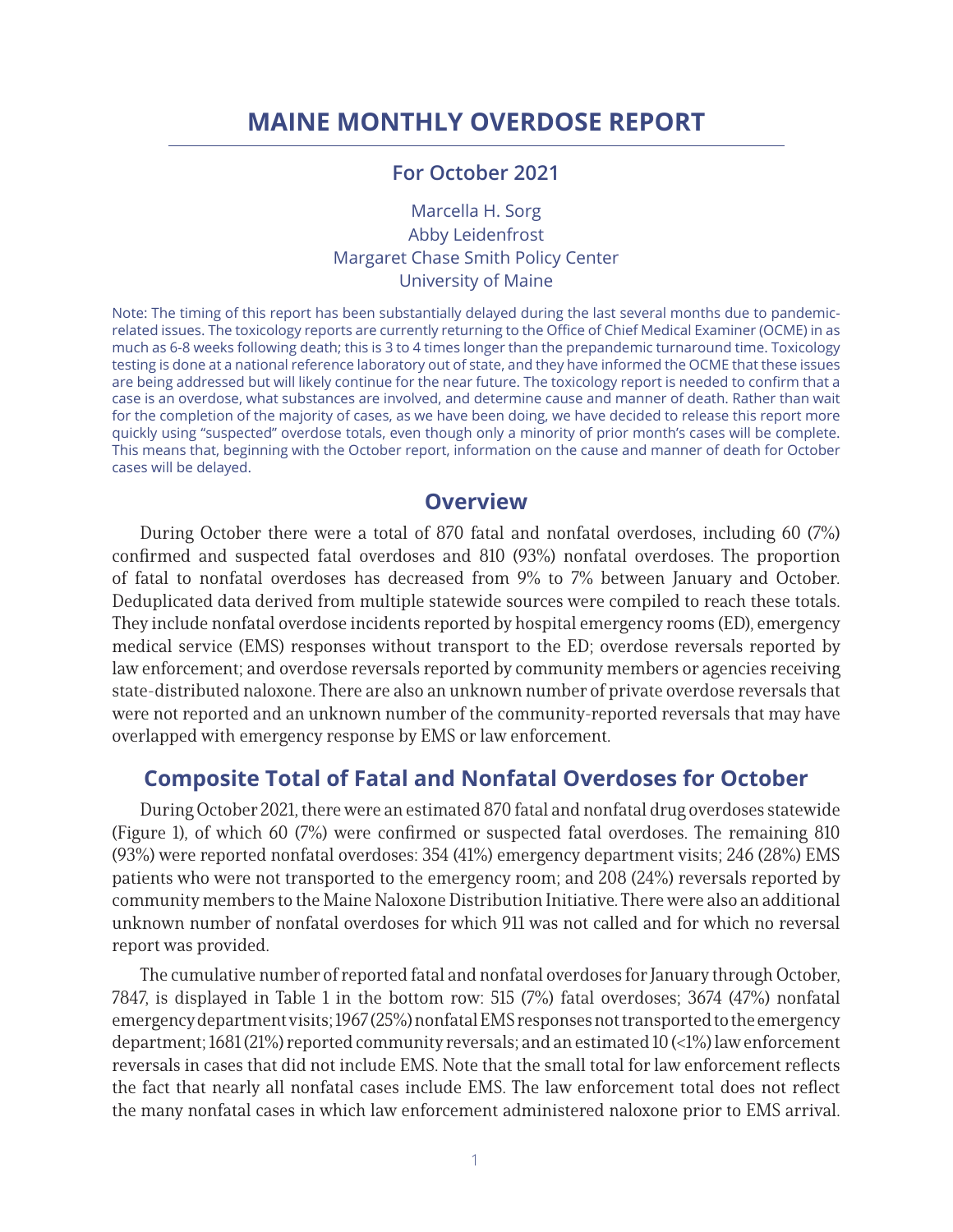

**Figure 1: Fatal and nonfatal overdoses in October 2021**

As mentioned earlier, there were undoubtedly additional nonfatal overdose incidents that were not reported, for which the total number is unknown. Additionally, an unknown number of the reported community reversals may overlap with nonfatal EMS or law enforcement responses. The deaths, nonfatal emergency department visits, and nonfatal and nontransported EMS responses have been deduplicated.

The month of October included the greatest number of fatal and overdoses in 2021, but the increase has not been steady or consistent. Nonfatal overdoses for October are

down slightly from September, but still greater than at the beginning of the year. The total fatal overdoses have fluctuated up and down, ranging from lows of 41 in February and 46 in April and July to highs of 58 in September and 60 in October. As can be seen in Table 1, the total emergency department visits fluctuated as well, from a low of 263 in January and 265 in February to highs of 465 in July and 454 in September, then dropping substantially in October to 354. The total EMS

| Month                | Fatal       | Emergency<br>department | <b>EMS not</b><br>transported<br>to emergency<br>dept. | Community<br>reversals<br>with<br>naloxone | Law<br>enforcement<br>reversals with<br>naloxone and<br>without EMS <sup>1</sup> | Total<br>overdoses |
|----------------------|-------------|-------------------------|--------------------------------------------------------|--------------------------------------------|----------------------------------------------------------------------------------|--------------------|
| January              | 54          | 263                     | 164                                                    | 127                                        | $\Omega$                                                                         | 608                |
| February             | 41          | 265                     | 118                                                    | 100                                        | $\Omega$                                                                         | 524                |
| March                | 58          | 324                     | 172                                                    | 156                                        | $\overline{2}$                                                                   | 712                |
| April                | 46          | 401                     | 190                                                    | 136                                        | $\Omega$                                                                         | 773                |
| May                  | 48          | 325                     | 163                                                    | 100                                        | 1                                                                                | 637                |
| June                 | 54          | 404                     | 223                                                    | 189                                        | $\mathbf 0$                                                                      | 870                |
| July                 | 46          | 465                     | 225                                                    | 167                                        | $\Omega$                                                                         | 903                |
| August               | 50          | 419                     | 232                                                    | 222                                        | 3                                                                                | 926                |
| September            | 58          | 454                     | 234                                                    | 276                                        | $\mathcal{P}$                                                                    | 1024               |
| October              | 60          | 354                     | 246                                                    | 208                                        | $\overline{2}$                                                                   | 870                |
| <b>TOTAL</b><br>(% ) | 515<br>(7%) | 3674<br>(47%)           | 1967<br>(25%)                                          | 1681<br>(21%)                              | 10<br>$(1\%)$                                                                    | 7847<br>$(100\%)$  |

**Table 1:** Composite overdose totals by month, January–October 2021

<sup>1</sup> The totals in this column have been recently changed as a result of a methodology correction.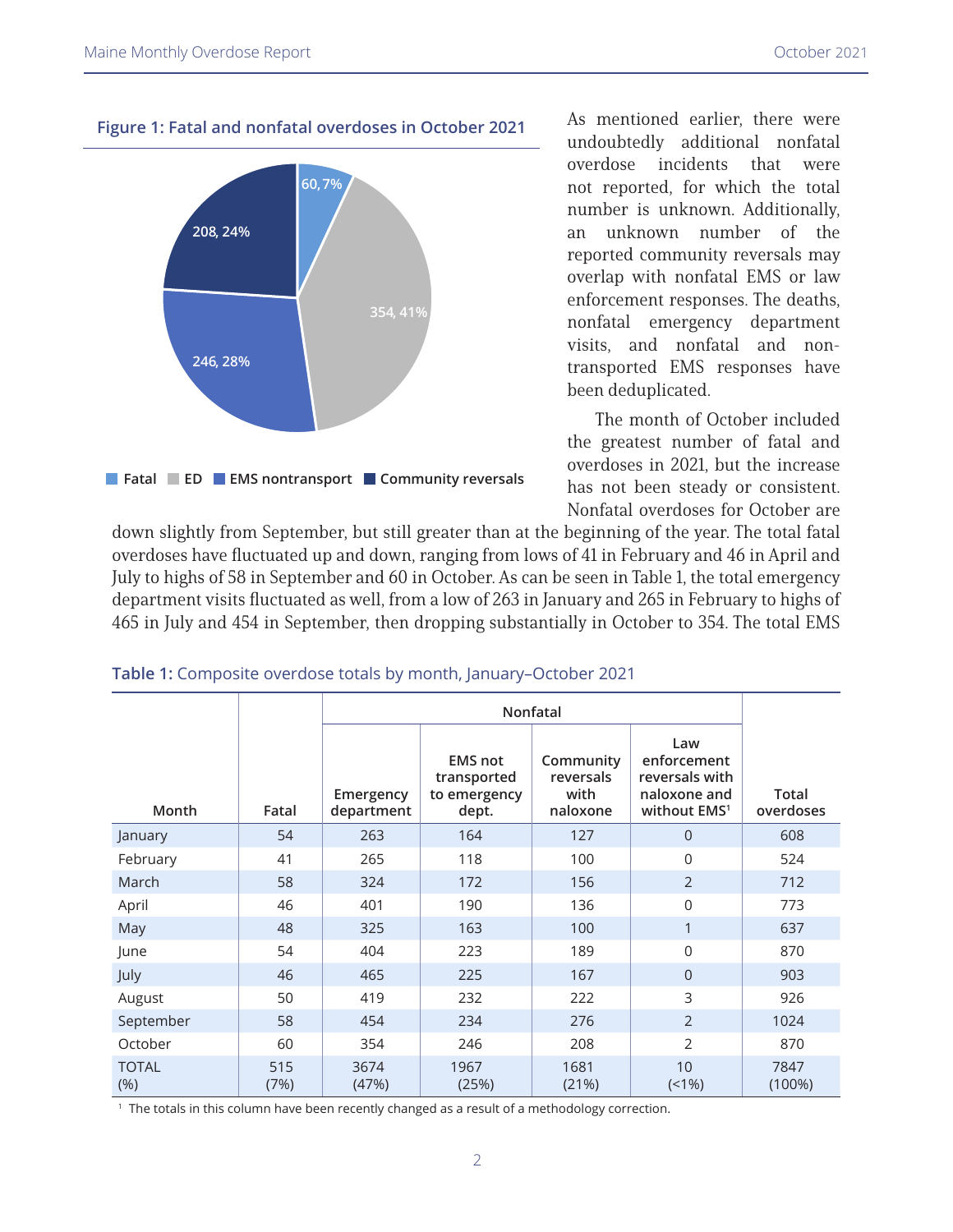

#### Figure 2: Number of suspected and confirmed fatal overdoses by month

responses in which the patient declined transport to the emergency department has fluctuated fairly widely from lows of 118 in February and 163 in May to highs of 234 in September and 246 in October. The number of community-reported reversals has ranged from lows of 100 in both February and May to highs of 222 in August and 276 in September. The combined total of nonfatal overdoses has ranged from lows of 483 in February and 554 in January to highs of 876 in August and 966 in September.

### **Fatal Overdoses**

The October 2021 total of 60 fatal drug overdoses consists of 0 confirmed drug deaths and 60 suspected drug deaths. Figure 2 shows the considerable monthly fluctuation of monthly death totals since January 2020 at the start of the pandemic. Although the 2020 monthly average is 42, the range extends from 33 to 53. The average so far for 2021 is 51, and the range is 41 to 60.

Table 2 shows the frequency distribution of deaths at the county level. The October 2021 totals can be compared either to the percentage of the census population on the far left or the percentage of all Maine drug deaths for 2019, 2020, and January–October 2021. Caution must be exercised viewing single counties with the small numbers for a single month. They may fluctuate randomly, without reflecting any significant statistical trend.

The cumulative percentages of deaths for many counties for 2021 (January–October) fall within 0%–1% of the 2019 census distribution, including those of Aroostook, Franklin, Hancock, Knox, Lincoln, Oxford, Piscataquis, Somerset, and Waldo. Counties that are 2% or more higher than the census proportions include Androscoggin (+4%), Kennebec (+3%), Penobscot (+4%), and Washington (+2%). Counties that are 2% or more lower than the census proportion include Cumberland (-3%), Sagadahoc (-2%), and York (-3%).

Table 3 displays the age and gender composition of the monthly fatal overdose population. The cumulative proportion of males has stayed roughly the same since 2019. For January–October 2021, it was 360 (70%), which is slightly lower than 71% in 2020 and slightly higher than 68% in 2019. In October, it increased to 73%. The cumulative age distribution January–October 2021 compared to 2020 and 2019 shows increasingly more decedents in older categories. The percentage of those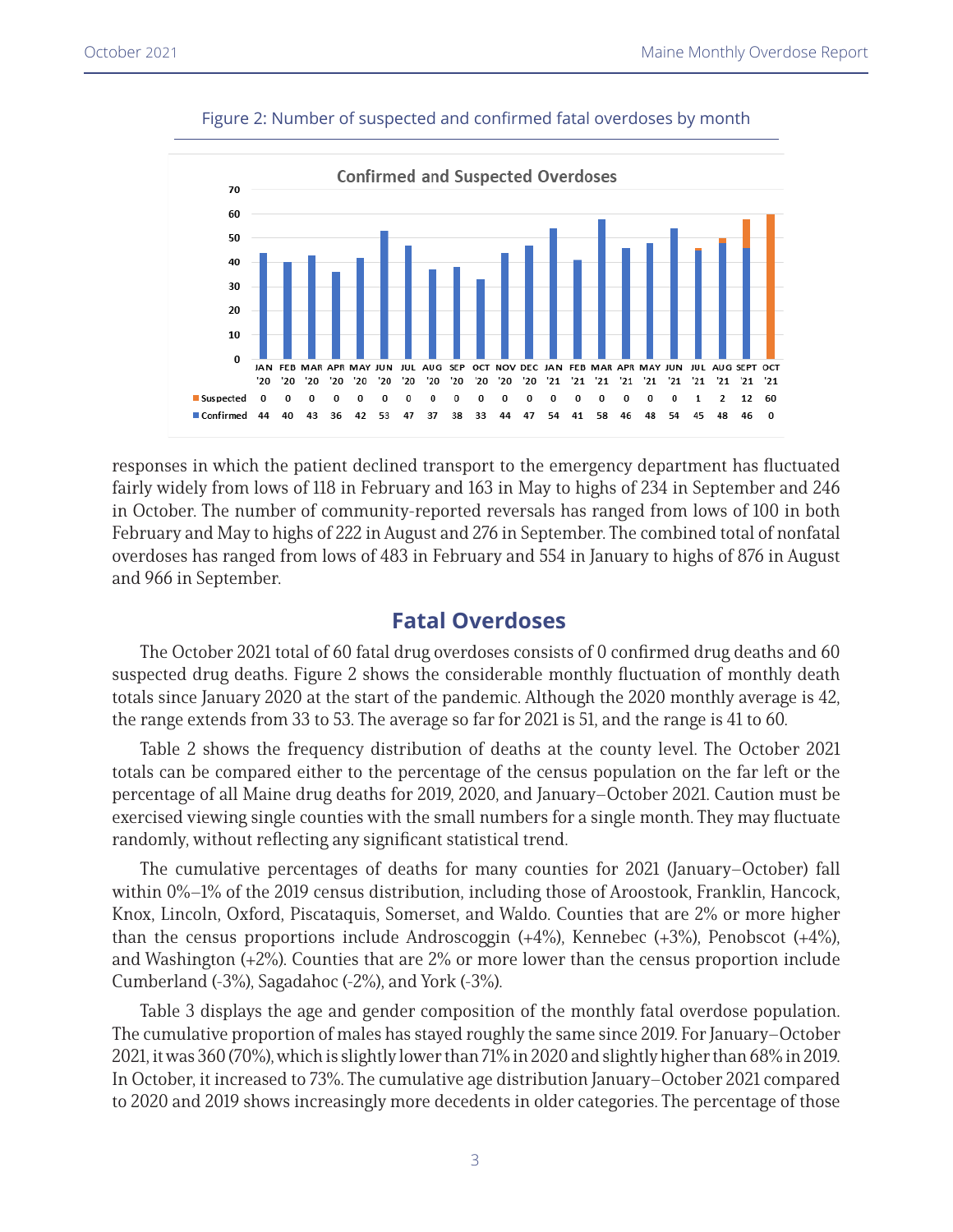| County       | Percentage<br>2019 Census<br>population | Jan-Dec<br>2019<br>$N = 380$ |       | Jan-Dec<br>2020<br>$N = 504$ |       | Cumulative<br>Jan-Oct 2021<br>Est. N=515 |          | October<br>2021<br>Est. N=60 |         |
|--------------|-----------------------------------------|------------------------------|-------|------------------------------|-------|------------------------------------------|----------|------------------------------|---------|
| Androscoggin | 8%                                      | 33                           | (9%)  | 52                           | (10%) | 64                                       | (12%)    | 10                           | (17%)   |
| Aroostook    | 5%                                      | 14                           | (4%)  | 17                           | (3%)  | 25                                       | (5%)     | 4                            | (7%)    |
| Cumberland   | 22%                                     | 100                          | (26%) | 97                           | (19%) | 95                                       | (19%)    | 13                           | (22%)   |
| Franklin     | 2%                                      | 5                            | (1%)  | 8                            | (2%)  | 6                                        | $(1\%)$  | 0                            | (0%)    |
| Hancock      | 4%                                      | 9                            | (2%)  | 13                           | (3%)  | 19                                       | (4%)     | $\overline{2}$               | (3%)    |
| Kennebec     | 9%                                      | 42                           | (10%) | 49                           | (10%) | 56                                       | $(11\%)$ | 5                            | (8%)    |
| Knox         | 3%                                      | 7                            | (2%)  | 16                           | (3%)  | 10                                       | (2%)     | $\Omega$                     | (0%)    |
| Lincoln      | 3%                                      | 11                           | (3%)  | 9                            | (2%)  | 15                                       | (3%)     | 0                            | (0%)    |
| Oxford       | 4%                                      | 9                            | (2%)  | 15                           | (3%)  | 20                                       | (4%)     | 3                            | (5%)    |
| Penobscot    | 11%                                     | 53                           | (14%) | 94                           | (19%) | 79                                       | (15%)    | 11                           | (18%)   |
| Piscataquis  | 1%                                      | 3                            | (1%)  | 10                           | (2%)  | 9                                        | (2%)     | $\Omega$                     | (0%)    |
| Sagadahoc    | 3%                                      | 8                            | (2%)  | 8                            | (2%)  | 6                                        | $(1\%)$  | 1                            | (2%)    |
| Somerset     | 4%                                      | 16                           | (4%)  | 13                           | (3%)  | 18                                       | (4%)     | $\overline{4}$               | (7%)    |
| Waldo        | 3%                                      | 3                            | (1%)  | 9                            | (2%)  | 14                                       | (3%)     | 1                            | (2%)    |
| Washington   | 2%                                      | 10                           | (3%)  | 20                           | (4%)  | 20                                       | (4%)     | $\Omega$                     | $(0\%)$ |
| York         | 15%                                     | 57                           | (15%) | 74                           | (15%) | 59                                       | (12%)    | 6                            | (10%)   |

#### **Table 2:** County of death among suspected and confirmed overdoses

#### **Table 3:** Decedent characteristics among suspected and confirmed overdoses

| <b>Characteristics</b> | Jan-Dec 2019<br>$N = 380$ | Jan-Dec 2020<br>$N = 504$ | Cumulative<br>Jan-Oct 2021<br>Est. N=515 | October 2021<br>Est. N=60 |  |  |
|------------------------|---------------------------|---------------------------|------------------------------------------|---------------------------|--|--|
| Males                  | (68%)                     | (71%)                     | (70%)                                    | (73%)                     |  |  |
|                        | 258                       | 357                       | 360                                      | 44                        |  |  |
| Under 18               | $(0\%)$<br>O              | $(< 1\%)$                 | $(< 1\%)$                                | $(0\%)$<br>0              |  |  |
| $18 - 39$              | (45%)                     | (42%)                     | $(40\%)$                                 | (43%)                     |  |  |
|                        | 171                       | 213                       | 208                                      | 26                        |  |  |
| $40 - 59$              | (46%)                     | (47%)                     | (49%)                                    | (50%)                     |  |  |
|                        | 175                       | 235                       | 251                                      | 30                        |  |  |
| $60+$                  | (9%)                      | $(11\%)$                  | $(11\%)$                                 | (7%)                      |  |  |
|                        | 33                        | 54                        | 55                                       | 4                         |  |  |

18–39 decreased overall by 5%. The percentage of those 40–59 and those over 60 rose by 3% and 2%, respectively.

During January through October 2021, out of 515 confirmed and suspected fatal overdoses for which race was reported, 478 (93%) of the victims were identified as White, 19 (4%) as Black or African American, and 11 (2%) as American Indian/Alaska Native. Out of 506 for whom Hispanic ethnicity status was reported, 500 (97%) were reported as not Hispanic, and 6 (1%) were identified as Hispanic. Out of the 515 cases for which military background was reported, 33 (6%) were identified as having a military background. Prior overdose history was reported for 171 (33%) of the victims. Transient housing status was reported for 49 (10%) of the victims.

Table 4 reports some of the basic incident patterns for fatal overdoses. Roughly similar to 2020, during January through October of 2021, both EMS and police responded to most fatal overdoses, 77%. Law enforcement was more likely to respond to a scene alone (17%) than EMS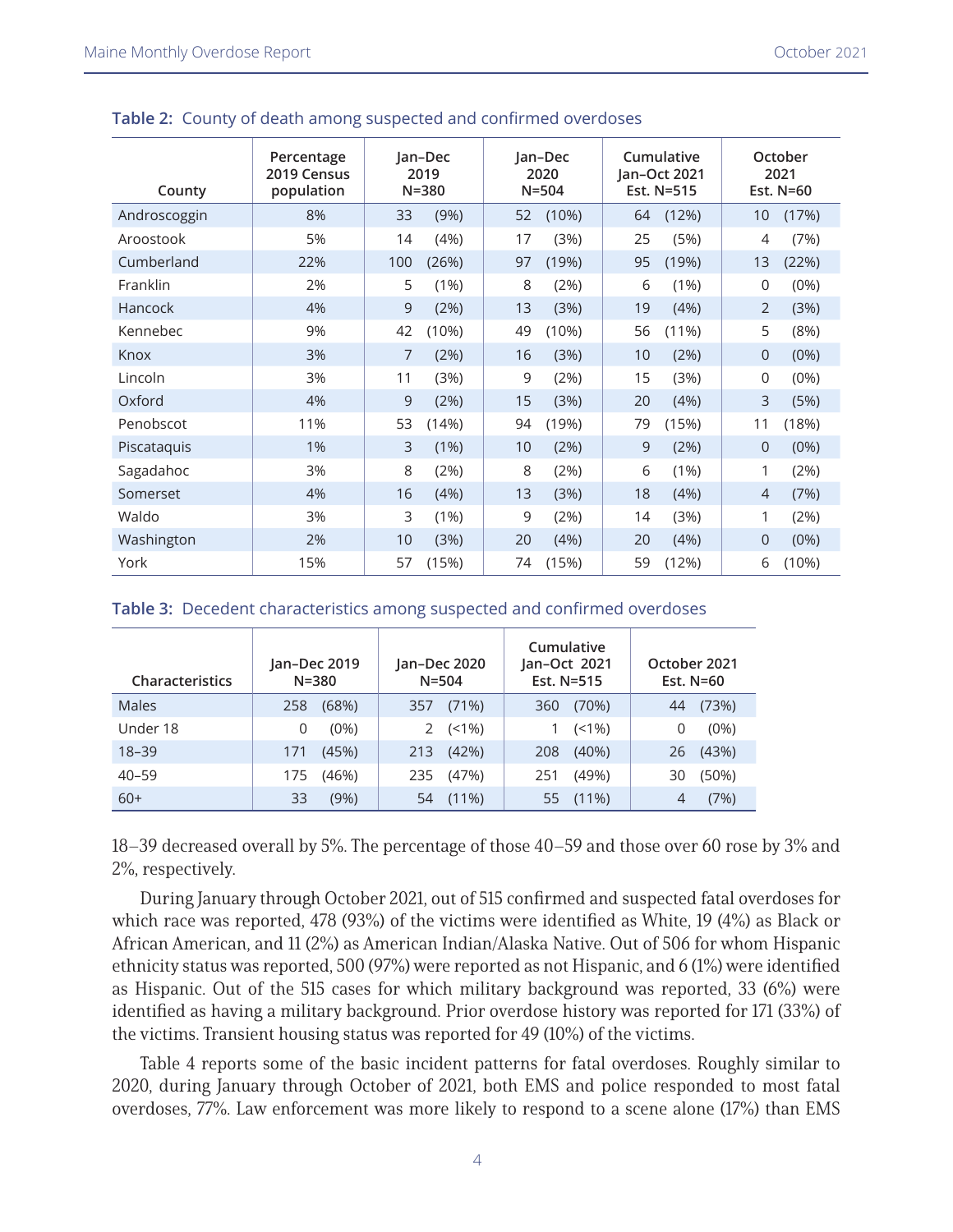|                                                                                                         | Jan-Dec 2020<br>$N = 504$ |          | Cumulative<br>Jan-Oct 2021<br>Est. N=515 |         | October 2021<br>Est. N=60 |         |
|---------------------------------------------------------------------------------------------------------|---------------------------|----------|------------------------------------------|---------|---------------------------|---------|
| Manner of death (suspected or confirmed)                                                                |                           |          |                                          |         |                           |         |
| Accident                                                                                                | 457                       | (91%)    | 490                                      | (95%)   | 55                        | (92%)   |
| Suicide                                                                                                 | 33                        | (7%)     | 19                                       | (4%)    | 5                         | (8%)    |
| Undetermined                                                                                            | 14                        | (3%)     | 6                                        | $(1\%)$ | 0                         | (0%)    |
| <b>First Responder</b>                                                                                  |                           |          |                                          |         |                           |         |
| EMS response alone                                                                                      | 28                        | (6%)     | 21                                       | (4%)    | 1                         | (2%)    |
| Law enforcement alone                                                                                   | 107                       | (21%)    | 89                                       | (17%)   | 11                        | (18%)   |
| <b>EMS and law enforcement</b>                                                                          | 365                       | (72%)    | 398                                      | (77%)   | 46                        | (77%)   |
| <b>Naloxone Administration</b>                                                                          |                           |          |                                          |         |                           |         |
| Naloxone administration at scene and/or (presumably)<br>in ambulance during transport to emergency room | 127                       | (33%)    | 185                                      | (36%)   | 16                        | (27%)   |
| Naloxone administration reported at the scene                                                           | 83                        | (22%)    | 156                                      | (30%)   | 14                        | (23%)   |
| Bystander only administered                                                                             | 11                        | (2%)     | 29                                       | (6%)    | 2                         | (3%)    |
| Law enforcement only administered                                                                       | 8                         | (2%)     | 17                                       | (3%)    | $\overline{0}$            | $(0\%)$ |
| EMS only administered                                                                                   | 55                        | $(11\%)$ | 70                                       | (14%)   | 9                         | (15%)   |
| EMS and law enforcement administered                                                                    | $\overline{4}$            | (1%)     | 18                                       | (4%)    | $\mathbf{1}$              | (2%)    |
| EMS and bystander administered                                                                          | 8                         | (2%)     | 16                                       | (3%)    | 2                         | (3%)    |
| Law enforcement and bystander administered                                                              | 0                         | (0%)     | 5                                        | (1%)    | $\mathbf{0}$              | $(0\%)$ |
| EMS, bystander, and law enforcement administered                                                        |                           |          | 1                                        | (1%)    | 0                         | (0% )   |

#### **Table 4:** Event characteristics among suspected and confirmed fatal overdoses

(4%). The overwhelming majority (95%) of drug overdoses were ruled as, or suspected of being, accidental manner of death.

During January through October of this year, 36% of fatal overdose cases had naloxone administered at the scene or in the ambulance, whether by EMS, bystanders, or law enforcement. This is higher than the 33% reported as administered by EMS, bystanders, or law enforcement at the scene in 2020, and considerably higher than the 28% found in the toxicology reports for 2020 fatal overdose victims.<sup>1</sup> This increase may be due to the greater availability of police trained to administer it through programs like the Attorney General's Naloxone Distribution Initiative. It may also be due to the greater availability in the community due to the Maine Naloxone Distribution Initiative. Although most cases had bystanders present at the scene by the time first responders arrived, the details about who may have been present at the time of the overdose were usually unclear. However, bystanders, including family and friends, administered naloxone for 11% of the fatal overdoses, often in addition to EMS and/or law enforcement. The 2020 drug death report documents only 4% of victims receiving bystander-administered naloxone.

Based on 419 suspected or confirmed drug death cases with EMS involvement during January to October, 200 (48%) victims were already deceased when EMS arrived. In the remaining 219 (52%) cases, resuscitation was attempted either at the scene or in the ambulance during transport to the emergency room. Of the 219 cases who were still alive when EMS arrived, 62 were transported, and 157 did not survive to be transported. Thus, out of 419 fatal cases with EMS response, only 62

<sup>1</sup> Note that toxicology samples are taken at a slightly later time than the scene visit, and values for naloxone may be lower.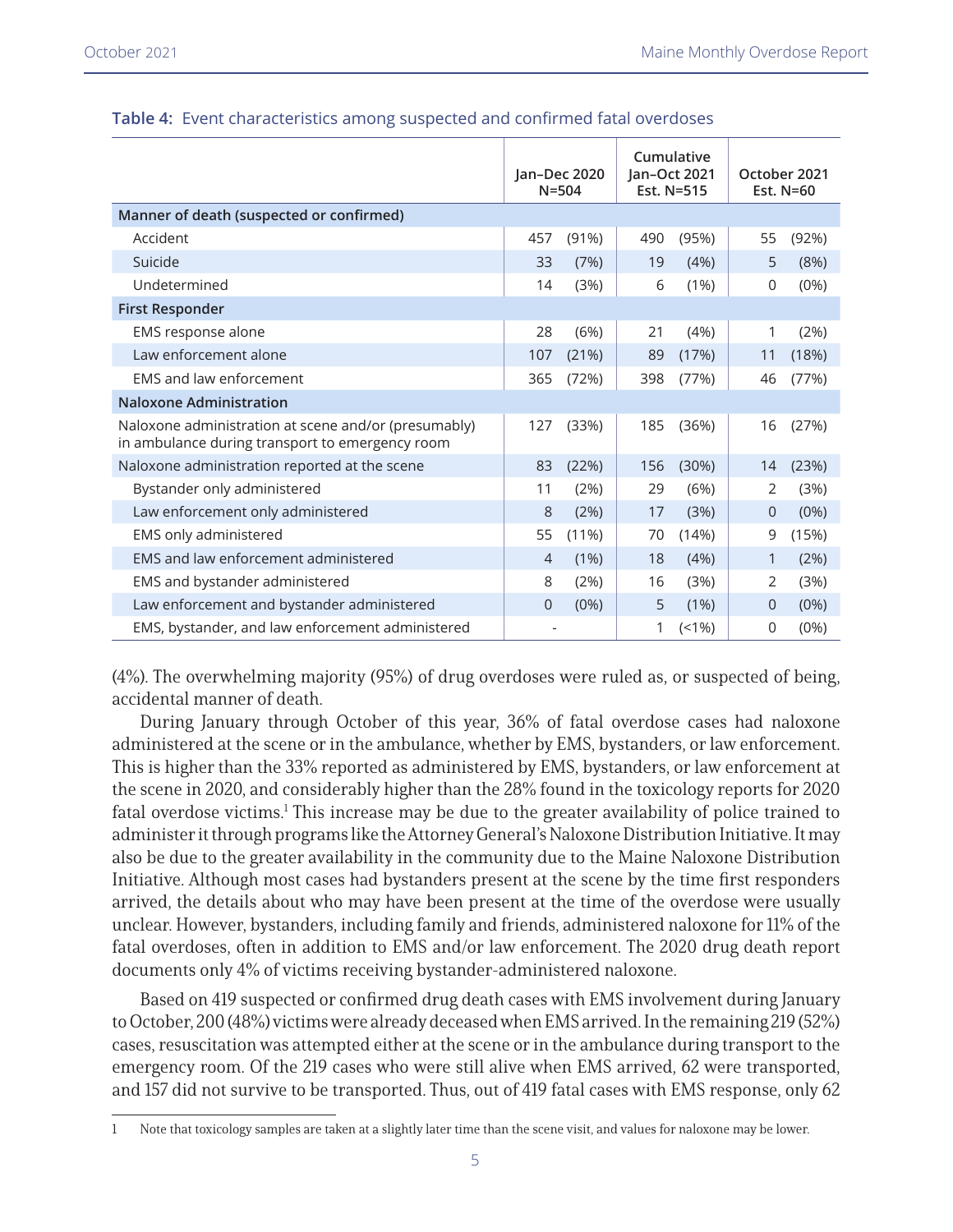(15%) remained alive long enough to be transported but died during transport or at the emergency room.

Table 5 displays the frequencies of the most prominent drug categories causing death among confirmed drug deaths. As expected, nonpharmaceutical fentanyl was the most frequent cause of death mentioned on the death certificate so far for 2021 at 336 (76%), which is 9% higher than in 2020 (67%).

Fentanyl is nearly always found in combination with multiple other drugs. Illicit stimulants have been increasingly mentioned as co-intoxicants of fentanyl during the past several years. Heroin involvement, declining each year, was reported as a cause in only 4% of 2021 deaths, compared to 11% last year. Methamphetamine was cited as a cause in 25% of the overdoses, which is 5% more than in 2020. Cocaine-involved fatalities constituted 26% of cases, slightly more than the 23% in 2020. Fentanyl is mentioned as a cause in combination with cocaine in 21% of 2021 cases, and in combination with methamphetamine in 19%. Xylazine and nonpharmaceutical tramadol were identified as co-intoxicants with fentanyl for the first time in 2021. Among 441 confirmed deaths January–October, the number and percent of cases with xylazine listed as an additional cause in fentanyl deaths is 41 (9%) of confirmed overdose deaths; tramadol is mentioned in 19  $(4%)$  cases.

| Cause of death (alone or in combination<br>with other drugs)<br>Sample size for completed cases only | Jan-Dec 2020<br>$N = 504$ |          | Cumulative<br>Jan-Oct 2021<br>$N = 441$ |       | October 2021<br>$N=0$ |         |
|------------------------------------------------------------------------------------------------------|---------------------------|----------|-----------------------------------------|-------|-----------------------|---------|
| Nonpharmaceutical opioids                                                                            |                           |          |                                         |       |                       |         |
| Fentanyl or fentanyl analogs                                                                         | 336                       | (67%)    | 336                                     | (76%) | 0                     | (0%)    |
| Heroin                                                                                               | 57                        | $(11\%)$ | 19                                      | (4%)  | 0                     | $(0\%)$ |
| Nonpharmaceutical stimulants                                                                         |                           |          |                                         |       |                       |         |
| Cocaine                                                                                              | 118                       | (23%)    | 113                                     | (26%) | $\overline{0}$        | $(0\%)$ |
| Methamphetamine                                                                                      | 99                        | (20%)    | 111                                     | (25%) | 0                     | $(0\%)$ |
| Pharmaceutical opioids**                                                                             | 118                       | (23%)    | 93                                      | (21%) | $\Omega$              | $(0\%)$ |
| Key combinations                                                                                     |                           |          |                                         |       |                       |         |
| Fentanyl and heroin                                                                                  | 47                        | (9%)     | 18                                      | (4%)  | $\Omega$              | (0%)    |
| Fentanyl and cocaine                                                                                 | 97                        | (19%)    | 92                                      | (21%) | $\Omega$              | $(0\%)$ |
| Fentanyl and methamphetamine                                                                         | 70                        | (14%)    | 84                                      | (19%) | $\Omega$              | $(0\%)$ |
| Fentanyl and xylazine                                                                                | $\Omega$                  | $(0\%)$  | 41                                      | (9%)  | 0                     | $(0\%)$ |
| Fentanyl and tramadol                                                                                | $\overline{0}$            | $(0\%)$  | 19                                      | (4%)  | 0                     | (0%)    |

**Table 5:** Key drug categories and combinations causing death among confirmed overdoses

\*\*Nonpharmaceutical tramadol is now being combined with fentanyl in pills and powders for illicit drug use. When found in combination with fentanyl, and in the absence of a known prescription, tramadol is no longer counted as a pharmaceutical opioid.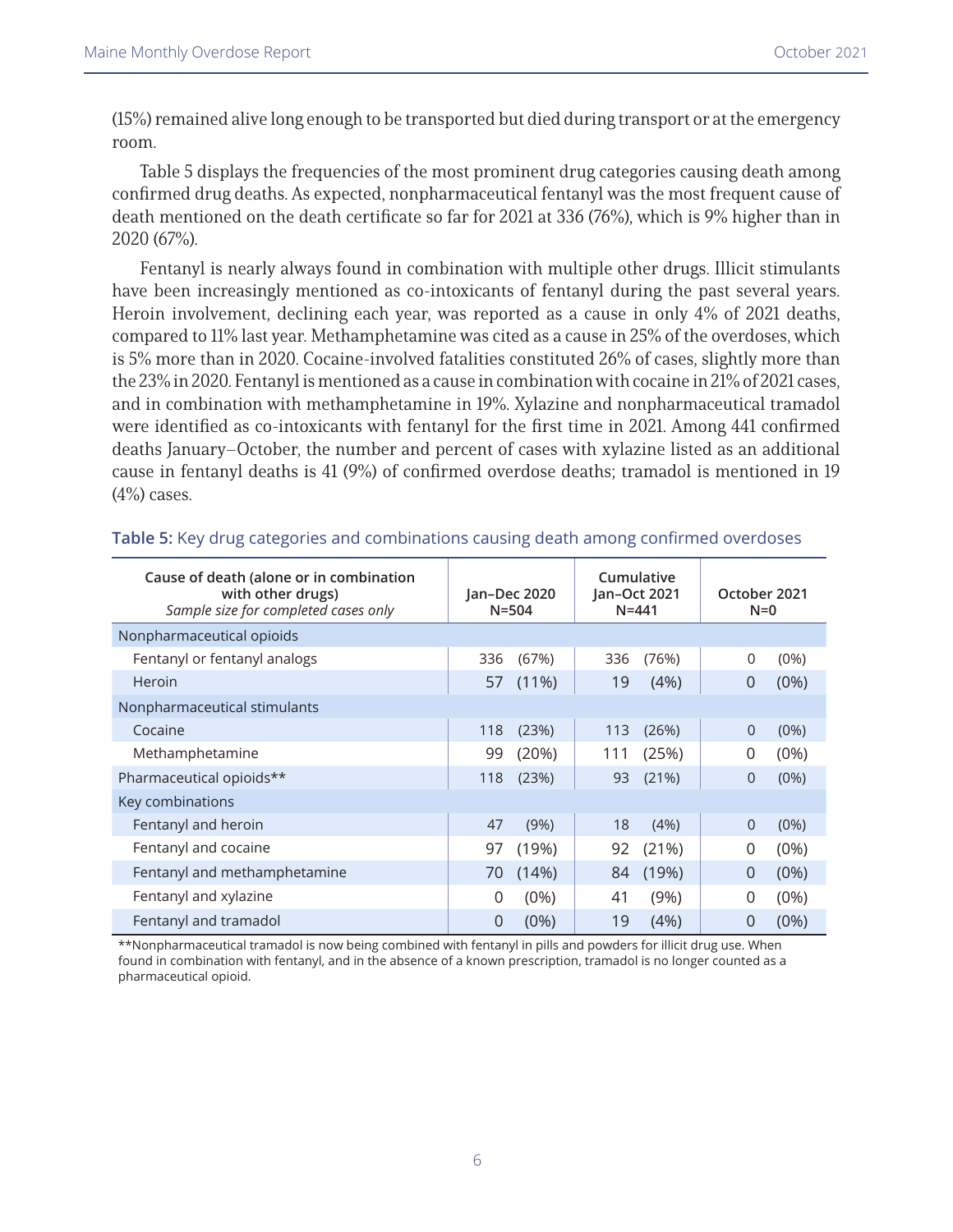## **Highlight of the Month Regarding Substance Use Disorder Public Policy Response**

# **RECOVERY SUPPORT NAVIGATOR**

**Washington County**

The New England Regional Judicial Opioid Initiative (NEJOI), a collaboration of the six state Supreme Court justices in the region, has awarded a one-year grant to support the hiring of a recovery support navigator to be available in the courts in Washington County to individuals who are before the courts with a substance use disorder. The navigator has been hired by the Aroostook Mental Health Center (AMHC) and began training on November 29. NEJOI is supporting one navigator in each of the New England states. In Maine, Washington County was chosen for the pilot because of its high incidence of fatal overdoses. The purpose of the grant is to add resources to the communities in New England hardest hit by SUD fatalities by providing a navigator to help connect individuals with community resources. The partnership will consist of the local court, a treatment provider (AMHC) and the National Center for State Courts.

The duties and responsibilities of the navigator include the following:

- Provide nonclinical services to engage, educate, and support people with substance use disorders for individuals who are court involved
- Assist with identifying and accessing treatment and recovery resources in the community, including but not limited to prescribers for medications for opioid use disorder and psychiatric medications
- Help individuals develop and clarify personal goals and objectives around treatment and recovery from SUD
- Assist with health insurance enrollment and adjustments
- Serve as a point of contact for care coordination with the client, justice agencies, medical and behavioral health providers, and other agencies and supports as indicated
- Provide overdose prevention and access to naloxone distribution
- Connect potential eligible individuals to housing and transportation resources, as appropriate

An advisory committee is being established to advise the project. As the pilot project concludes in a year, Wayne State University will conduct an evaluation for the NERJOI.